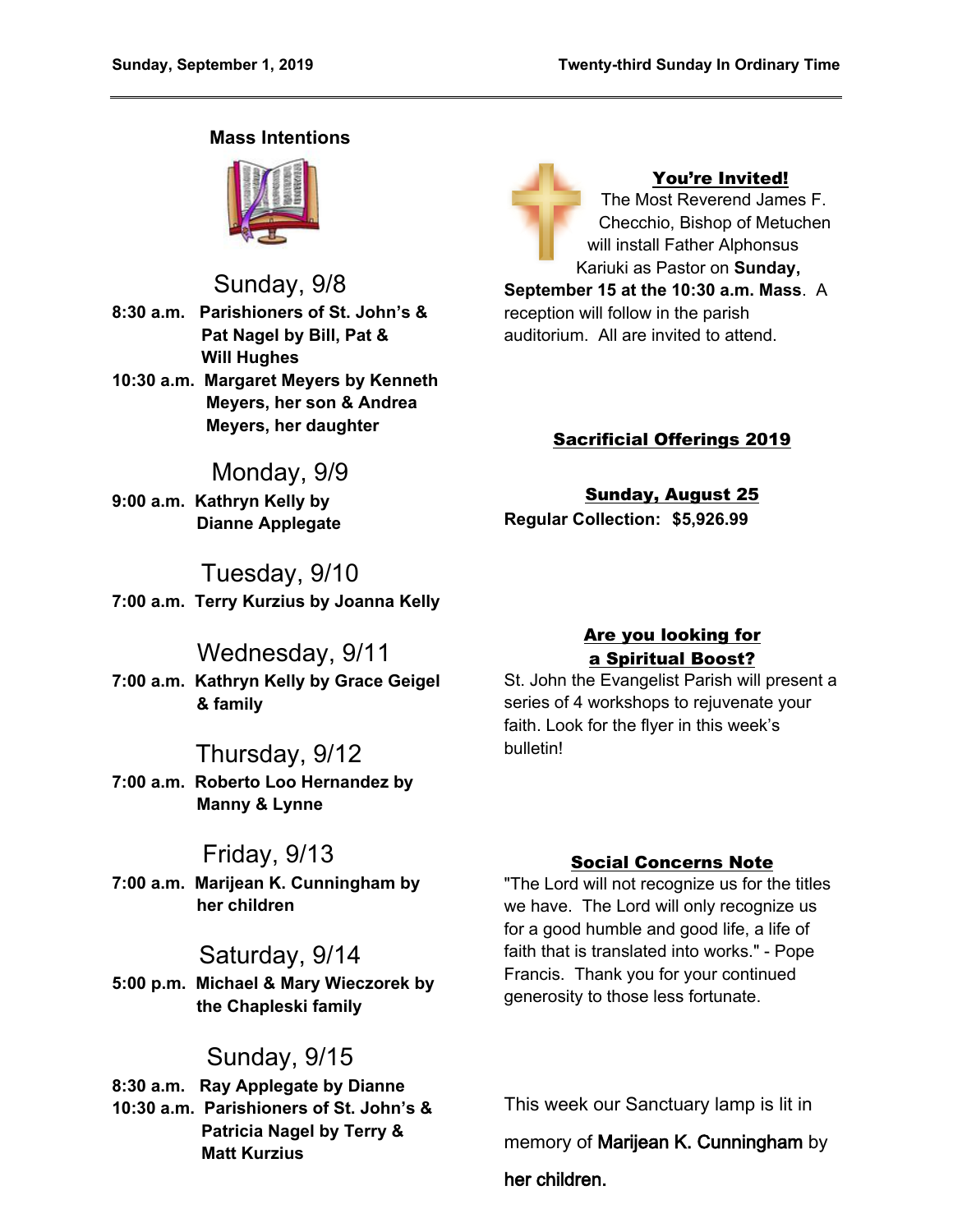### St. John Food Pantry

Our Food Pantry is in need of the following: dry pasta, rice, cereal, canned tuna and chicken, low/no sugar canned fruit, no/low sodium canned vegetables and soups, tomato sauce and fruit juice. Food donations support our parish food pantry, for our neighbors in need as well as FISH Food Pantry on New Market Road in Piscataway. Thank you for your continuous generosity.



## Save the Date!

St. John's Annual Fall Golf Classic will be held on **Sunday, 10/6** at **Fox Hollow Golf Club in** 

**Branchburg**. To play is \$150 per golfer including lunch. Golfer registration contact John Nicholson at 732-563-1473 or email: [stjdunellengolf@gmail.com.](mailto:stjdunellengolf@gmail.com) To sponsor our golf outing email Matt Kurzius: [matt@kurzius.net](mailto:matt@kurzius.net). More details to follow. Mark your calendars now for this exciting event!

### Social Concerns

Do you know a needy person or family? Could one of your neighbors benefit from assistance with food and/or other essentials? Please call the Pastoral Center, 732-968-2621, in confidence, and we will do whatever we can to help. Please continue to bring men's toiletries, tooth brushes, and large and medium thongs or slippers for the Ozanam Men's Shelter. Articles may be left in the vestibule. Thanks for not forgetting the "guys".

### Altar Rosary Prayer Group Meeting

St John's Altar Rosary Prayer Group will meet on **Thursday, 9/12**. **The rosary will be prayed at 6:30 in the Church and the meeting will follow in the Auditorium**. Refreshments will be served and you are encouraged to bring a friend. Please use the elevator.

### Time, Talent and Treasure



Fostering stewardship is a way of life. Everyone benefits from the sacrificial gift one makes of his/her time, talent and treasure. We gratefully acknowledge and salute:

## **The Music Ministry**

#### **St. Mary's Slavic Dinners**

St. Mary Byzantine Catholic Church will resume their Slavic Dinners on **Wednesday, 9/11** from **4:00 PM to 7:00 PM**. The dinner will be held in **the St. Mary Parish Center, 1900 Brooks Boulevard, Hillsborough, NJ***.* The cost is \$15.00 for adults (ages 9 and up) and \$5.00 for Children (8 and under) and includes all you can eat Pirohi, Stuffed Cabbage, Kielbasa and Sauerkraut, Mashed Potatoes, salad, dessert and beverage. Each month a special entrée will be specially selected and prepared by St. Mary's chef John Pagano. Dinners are held on the second Wednesday of every month throughout the year. Orders to go are available. For more information contact: St. Mary's at 908-725-0615**. The October dinner will be held on 10/9.**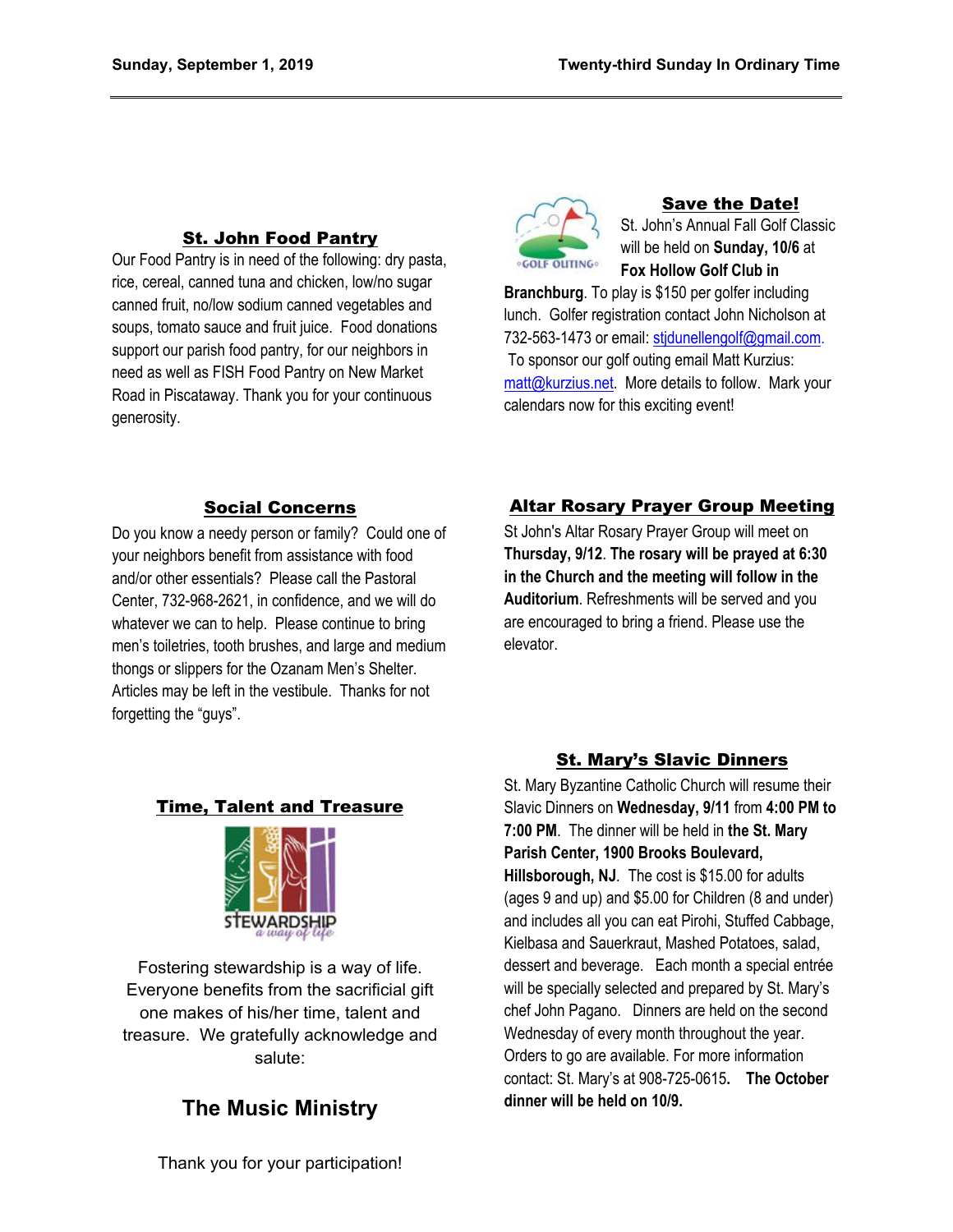

**U.S. Navy Reserve Lt. Michael Bartilotti U.S. Army Pvt. Luke Harshaney U.S. Army Pvt. Raymond C. Pizzigoni U.S. Coast Guard Lt. Ed Sella U.S. Army Staff Sgt. Paul Frabizzio U.S. Marine Mer. Cpl. Thomas Tyler Lizak U.S. Army Pfc. Sean Parente U.S. Marine Pvt. Dante Parente U.S. Army 2nd Lt. Casey Wenzel U.S. Army Spec. 4 Timothy Francisco US Marine LCpl. Stephen Wright U.S. Marine Pvt. José Citron**

If there are any other military members you would like to be included in our prayers, please contact the Parish Office.

### One Day 9-Mile Walking Pilgrimage: The Way of St. Juan Diego

In preparation for the Consecration of the Diocese of Metuchen to Our Lady of Guadalupe, the youth, families and all peoples of faith in our parish are invited to participate in a Walking Pilgrimage on **Saturday, 9/21** from **10 am** to **8 pm**. The walk will begin and end at **Immaculate Conception Parish, 316 Old Allerton Road in Annandale**. Mass will be celebrated by Bishop James Checchio. The cost of the walk is \$20 per person, if paid by August 30 and includes lunch and dinner; the cost after August 30 is \$25 per person. The walk will take place rain or shine! Registration forms are available at the Church entrances. You can register online and obtain additional information by visiting

[www.LightingHeartsOnFire.org/walking-pilgrimage.](http://www.lightingheartsonfire.org/walking-pilgrimage) Registration deadline is 9/13. If you are interested in walking, please call and leave your name with the parish office (732-968-2621) or email [\(stjev@verizon.net\)](mailto:stjev@verizon.net) so we know how many from our parish will be participating.

### Mount Saint Mary House of Prayer

**UPCOMING PROGRAMS: Registration required**; call 908-753-2091 or email: [msmhope@msmhope.org.](mailto:msmhope@msmhope.org)

### **PAINT AND PRAY: REFLECTING ON YOUR STORY IN ART**

In this workshop you will create a painting in a folk art style that tells the story of a favorite fall holiday moment with friends and family. No painting experience is necessary - class size is limited so that each person can work on their own "story".

#### **Wed., Sept. 18, 9 a.m. - 4 p.m.**

\$100 fee includes \$25 for supplies. Lunch included. Presenter: Pat Wiley *Pat is an award-winning folk artist.* 

*Learn more about her: [www.patwileyfolkart.com.](http://www.patwileyfolkart.com/)*

### STA/AHR Star Spaghetti Dinner

St. Thomas Aquinas High School will be holding their STA/AHR Star Spaghetti Dinner Fundraiser for Elijah Patino, born with a rare autoimmune disease, and Andrew Yarus, born with a rare chromosome deletion, on **Thursday, 10/3** from **4:30 pm - 7:00 pm** (Serving begins at 4:30 pm and continues until 6:30 pm) in the **STA/Bishop Ahr High School Cafeteria, One Tingley Lane, Edison, NJ 08820**. Adults - \$10.00; Students - \$7.00; Children (under 12) - \$4.00. For tickets or info, please call (732) 549-1108 X648

### Take a Walk, Save a Life!

Come join the Walk for Life on **Saturday, 10/12, 9am-12pm, Merrill Park, Iselin (Rain or Shine)**, benefitting the lifesaving work of Life Choices Resource Center. CCD Hours! DJ, Refreshments, Games – Family Fun. No Distance or Time Restrictions! Don't walk alone … create your own TEAM! Be a HERO and Make the Difference in the Life of an unborn child*.* Register today @ [www.LifeChoicesRC.com](http://www.lifechoicesrc.com/) or download a pledge form. \$200 raised provides 1 free ultrasound!Call (732) 516-0911 or TEXT with Questions